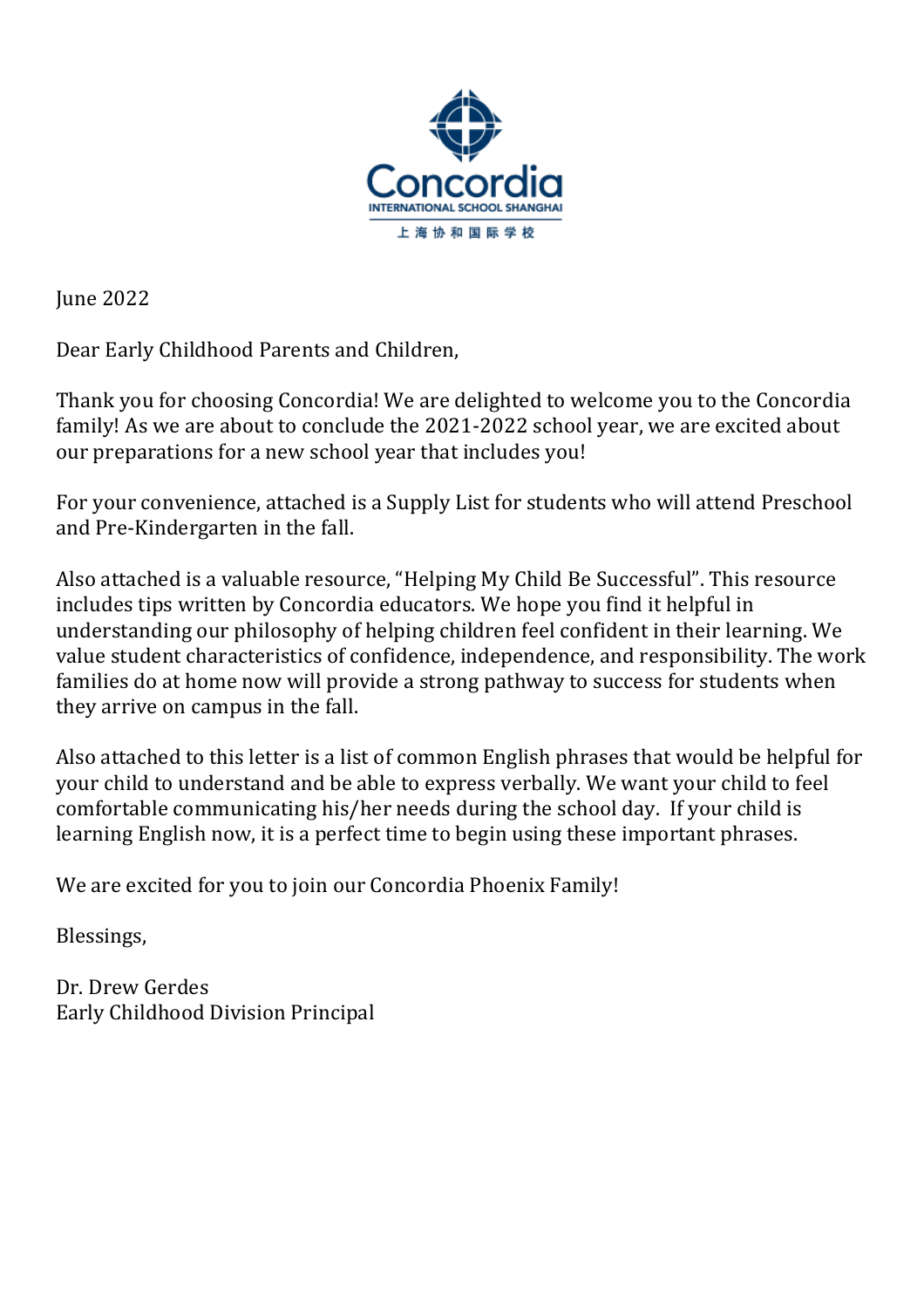

2022年6月

致各位学前部家长和小朋友们,感谢您选择上海协和国际外籍人员子女学校,同时也欢迎您加 入我们的大家庭! 随着 21-22 学年进入尾声, 我们满怀激动地与您一起准备迎接新学年的到来!

本文中我们附上了我校幼儿园小班及中班学生的入学用品准备清单供您参考。

附件中还包含了一份由我校学前部教师精心编写的小贴士——"如何帮助孩子在校园中获得 成 功"。借此,我们希望能帮助大家更好地了解学校的教育理念,理解我们如何帮助学龄前儿童在 学 习中建立自信。在 Concordia,我们重视培养学生自信、独立以及负责的性格特点。我们一贯认为 家庭教育活动尤为重要,在此真诚地希望通过分享上述信息可以帮助大家更好地开展家庭活动,帮 助学生在秋季入学过程中更好地完成家校过渡。

另外附上一份日常英语词汇表,希望能帮助您的孩子在学校生活中更好地与老师和同伴交流, 同时也能更好地表达自身需求。如果您的孩子正处于学习英语的阶段,我们鼓励他们从这些常用的 表达方式开始。

再一次热烈欢迎您加入我们协和国际大家庭!

学前部校长 Dr. Drew Gerdes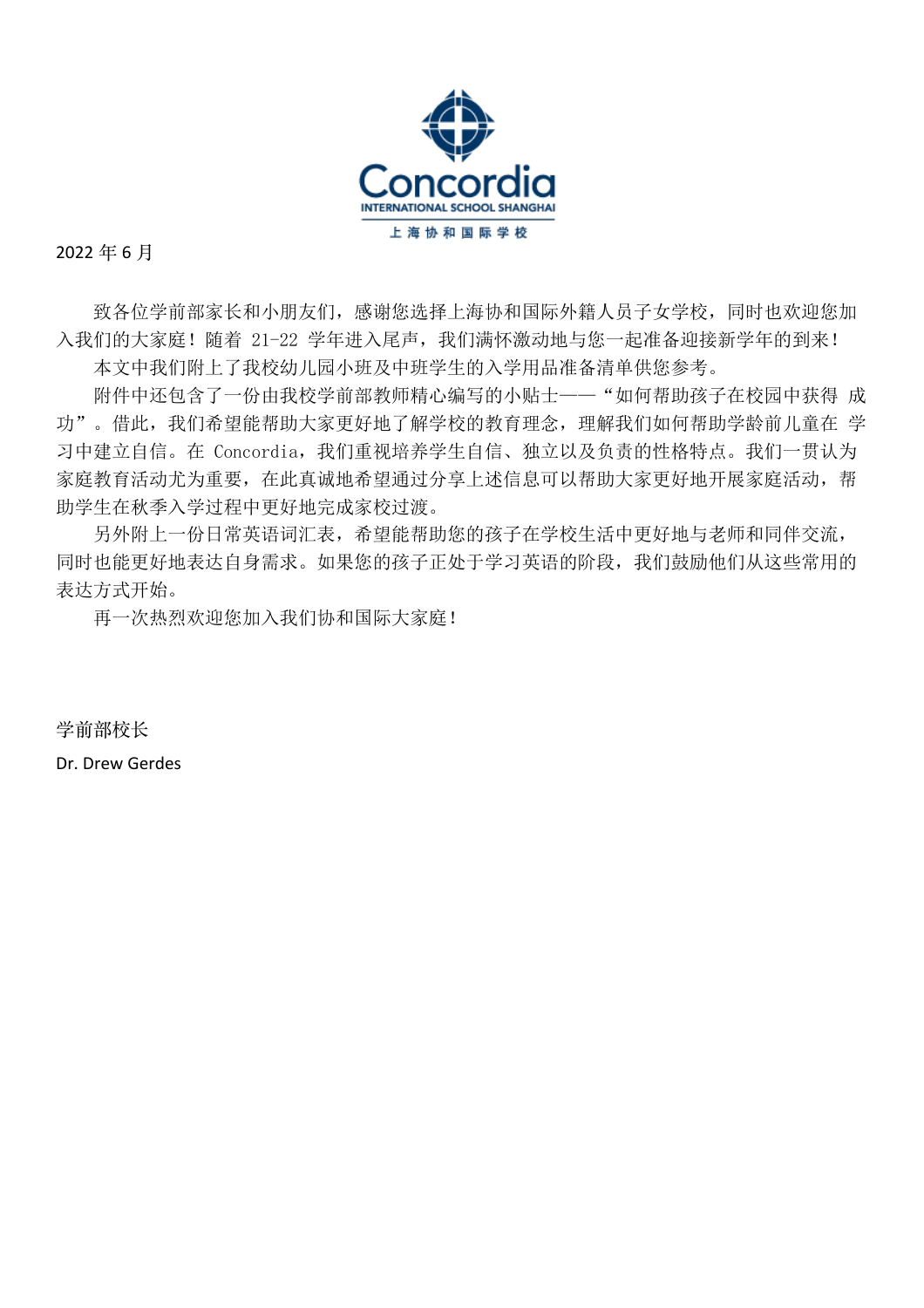

# **Preschool & Pre-Kindergarten at Concordia**

We are really excited that you are joining the Concordia Phoenix Family!

\*Please know that all students are to come to school fully toilet-trained and are expected to be independent when using the toilet.

\*All students are expected to be able to feed themselves. This means they know how to use eating utensils independently.

Please find below a "Supply List" of the items for you to bring on or before the first day of school:

- A backpack (approx. 36cm x 28cm) that can hold your child's lunchbox (morning snack & home lunch) and a library book
- Emergency set of spare clothes that includes underwear, socks, and shoes (these items will be left at school and should be changed seasonally)
- A small sleeping bag and optional small pillow that can fit in the top of your hallway cubby (The Junior Sleeping Bag from Decathlon is ideal. It washes well.)
- A water bottle (that is easily managed and able to be refilled by your child)
- A healthy snack (fresh or dried fruits, raw vegetables, crackers, cheese, seaweed)
- School lunch card, or your child's home lunch. (Note: every child should bring a morning snack)
- A small pack of wash-ups/wet wipes
- Your child should wear school shoes that can be put on and taken off independently. (Velcro straps are best; no Croc-type or flip-flops are permitted. Shoes must allow children to fully participate in all activities with safety. Slippers are not worn at school. Boots are to be changed out of for inside wear.
- A sweater that your child can independently put on (as the season dictates)

Please feel free your child's teacher more questions about needed supplies during the Before-School Orientation Day. Successful Start Program will provide families an opportunity to visit the classroom and transition well. We utilize strong, research-based practices to help ensure teachers, parents, and students start the year off well.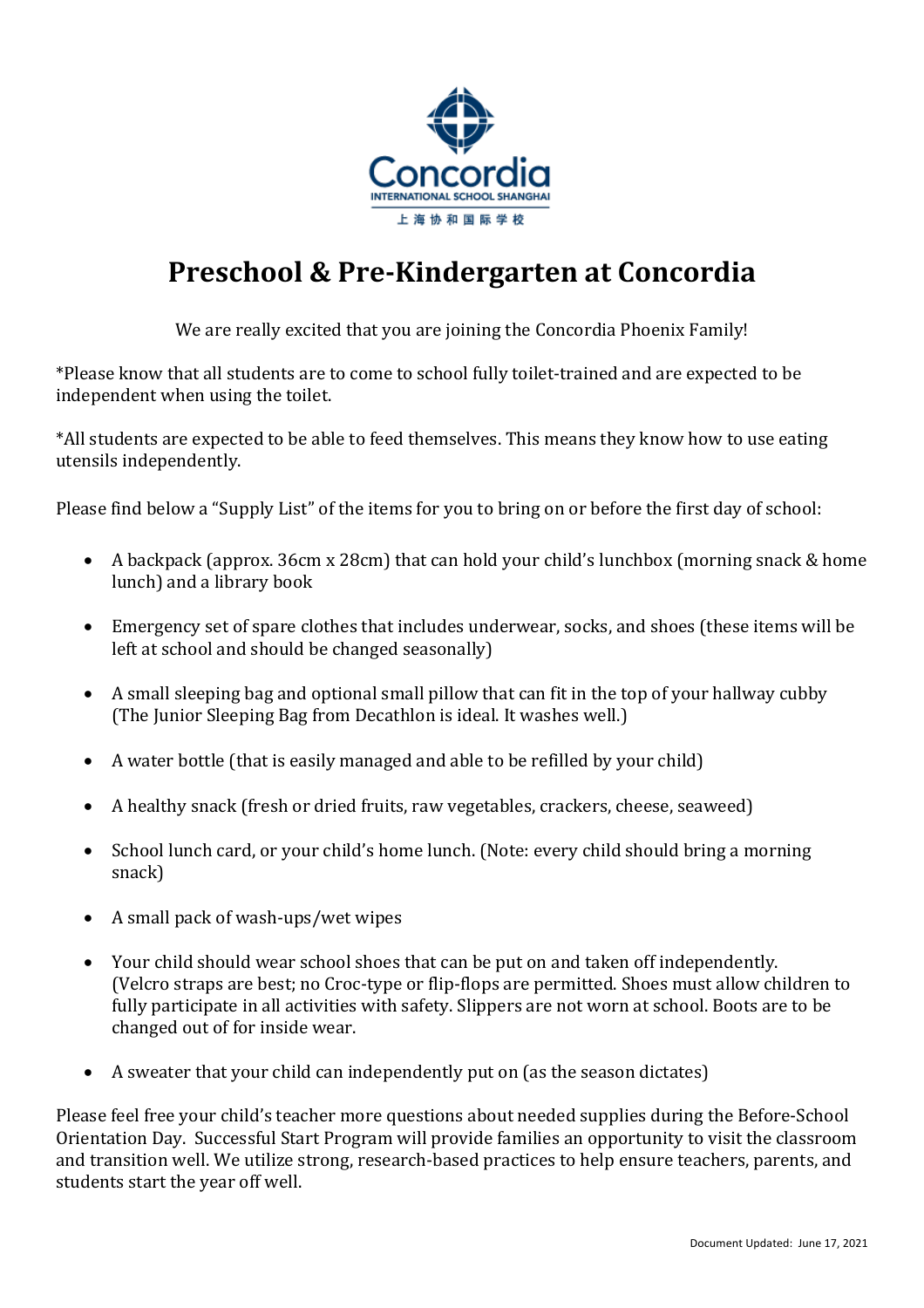

## 协和国际幼儿园小班和幼儿园中班

### 感谢您洗择协和国际!

- \* 我们希望所有学生入校前能完成如厕训练,具备独立使用卫生间的能力。
- \* 我们希望学龄前儿童能够自主就餐,即具备独立使用餐具的能力。 烦请参阅以下"⼊学准备"明细,明确第⼀天上课需要准备的⽤品:
	- 1. 一个可以装下学生饭盒和图书的书包(大概尺寸: 36cm \* 28cm, 饭盒里装点心和午 餐);
	- 2. 当季备用衣物,包括内衣裤、袜子和鞋子(替换的衣物需要放在学校里,然后定期更 换);
	- 3. 话合学前部走廊储物柜大小的睡袋,并根据个人需要准备枕头(推荐迪卡侬中等易洗睡 袋);
	- 4. 一个水壶(建议携带简单易操作的水壶,方便孩子自己装水);
	- 5. 一份健康点心(新鲜水果、生蔬菜、饼干、芝士、海苔);
	- 6. 学校午餐卡,或家庭自备午餐(注:每位学生都需携带除午餐外的点心);
	- 7. 一小包湿纸巾;
	- 8. 建议孩子穿易脱易穿的学生鞋(推荐尼龙搭扣的鞋子;不能穿洞洞鞋或人字拖。鞋子应适 合孩子安全地参与所有活动; 学前班学生不能穿拖鞋; 靴子需要在进入室内前换好);
	- 9. 一件您孩子可以独立穿戴的外套(请准备当季衣物)。

如果您有任何问题,欢迎在迎新会上与您孩子的班主任进一步沟通。您可以在迎新会当日参观教 室, 届时我们也将准备各种活动帮助小朋友们更好地完成入学过渡。我们将竭尽全力, 积极采取科 学有力的措施来帮助教师、家长和学生成功开启新的学年。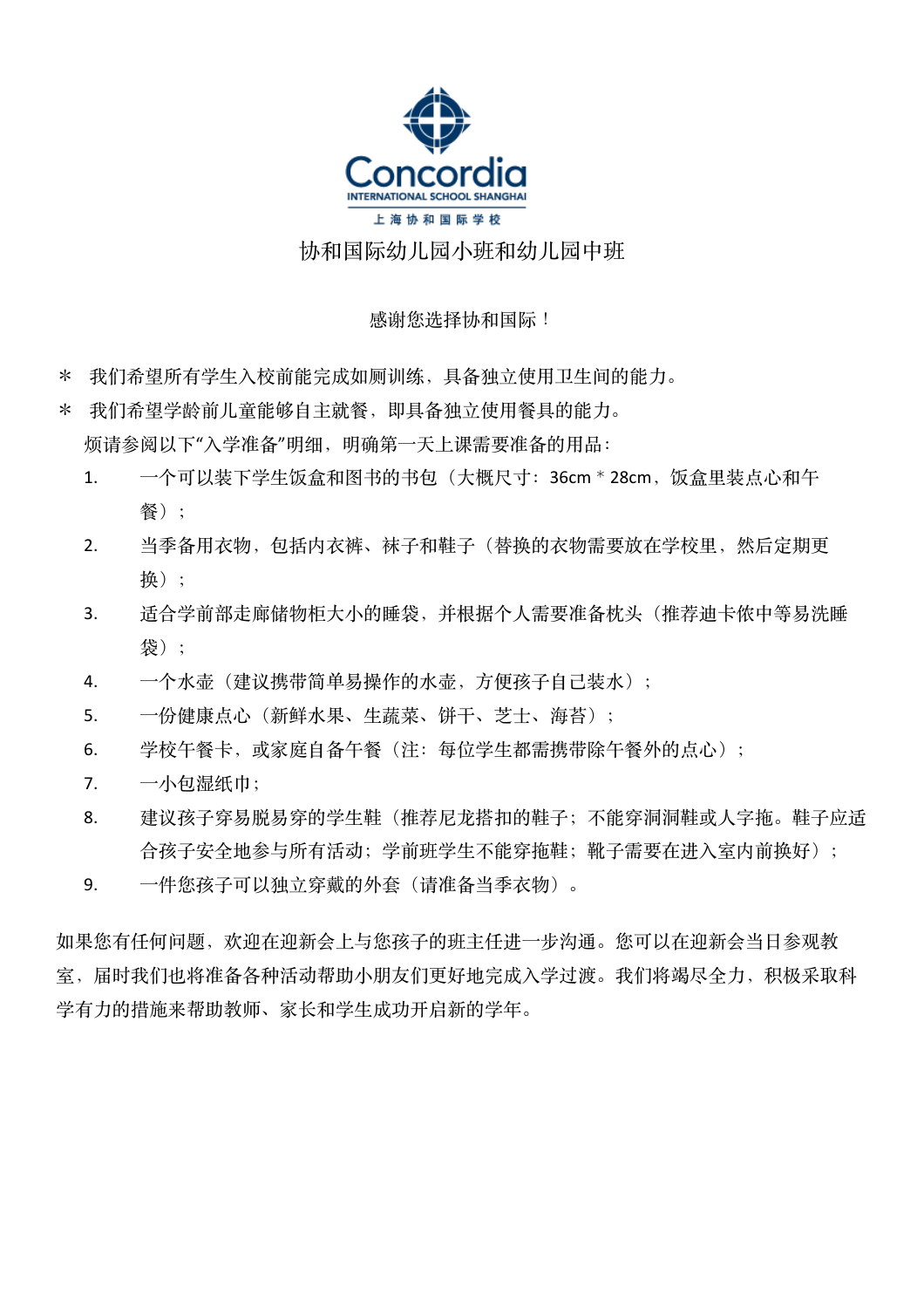## **Helping My Child Be Successful at School:**

An important discussion to have with your child is explaining the start of school. Explain that parents will say goodbye for a few hours and return to pick them up after a fun day with friends. Also, encouraging your child to be self-reliant in his learning will help prepare him for life in school.

Below are 11 tips written by Concordia's EC faculty to help promote school success for your child:

### **1. Read daily with your child**

Reading and talking about books, in any language, helps to build vocabulary, a strong parent-child relationship, and a love for books.

### **2. Encourage children to be responsible and independent**

Offer support and guidance as they solve problems, yet allow your child to have the freedom to make choices and learn from mistakes. Mistakes are to be celebrated as a necessary part of the learning process.

#### **3. Begin with small tasks**

Divide big tasks into smaller ones. As your child completes small tasks successfully, move on to larger ones. Compliment your child when they complete challenging tasks. An expert at anything was once a beginner!

## **4. Plan "free-play" periods throughout the day**

Children need time to make their own rules, to pretend, and to establish boundaries. While appropriately supervising, allow time to observe and play with your child.

#### 5. **Schedule daily chores**

Using a chart, make a graph of expected chores for your child. Rotate chores daily or weekly. As your child completes the work, he places a sticker by his name. Include such activities as feeding the fish, watering plants, returning books to the shelves, keeping the playroom neat, and other chores appropriate for the age.

#### **6.** Help children manage their own time

Are there children who can't seem to find anything to do, even when presented with several activities? Help children who struggle with time management by structuring their free play and activities.

#### **7. Provide options and choices when possible**

Begin by presenting children with two choices; move to three as the child matures. This develops independent thinkers and learners and gives ownership of the activity to the child.

#### **8. Finish what you start**

Even small tasks should be completed. Praise your child for following directions. Redirect and re-teach when necessary.

## **9. Return items to their proper place.**

Label shelves and containers with pictures and words. These cues will help remind children where supplies are stored while promoting language and literacy development.

## 10. Encourage children to ask for assistance when needed.

If further assistance is needed after your child's attempts to problem solve, encourage your child to be comfortable to seek others (teachers, classmates, or siblings) as a resource.

## **11. Promote friendships.**

By making friends, children are able to develop a positive self-image and express empathy and care for others. Encouraging friendships through similar interests or activity helps your child establish a place within the group, which fosters a feeling of success.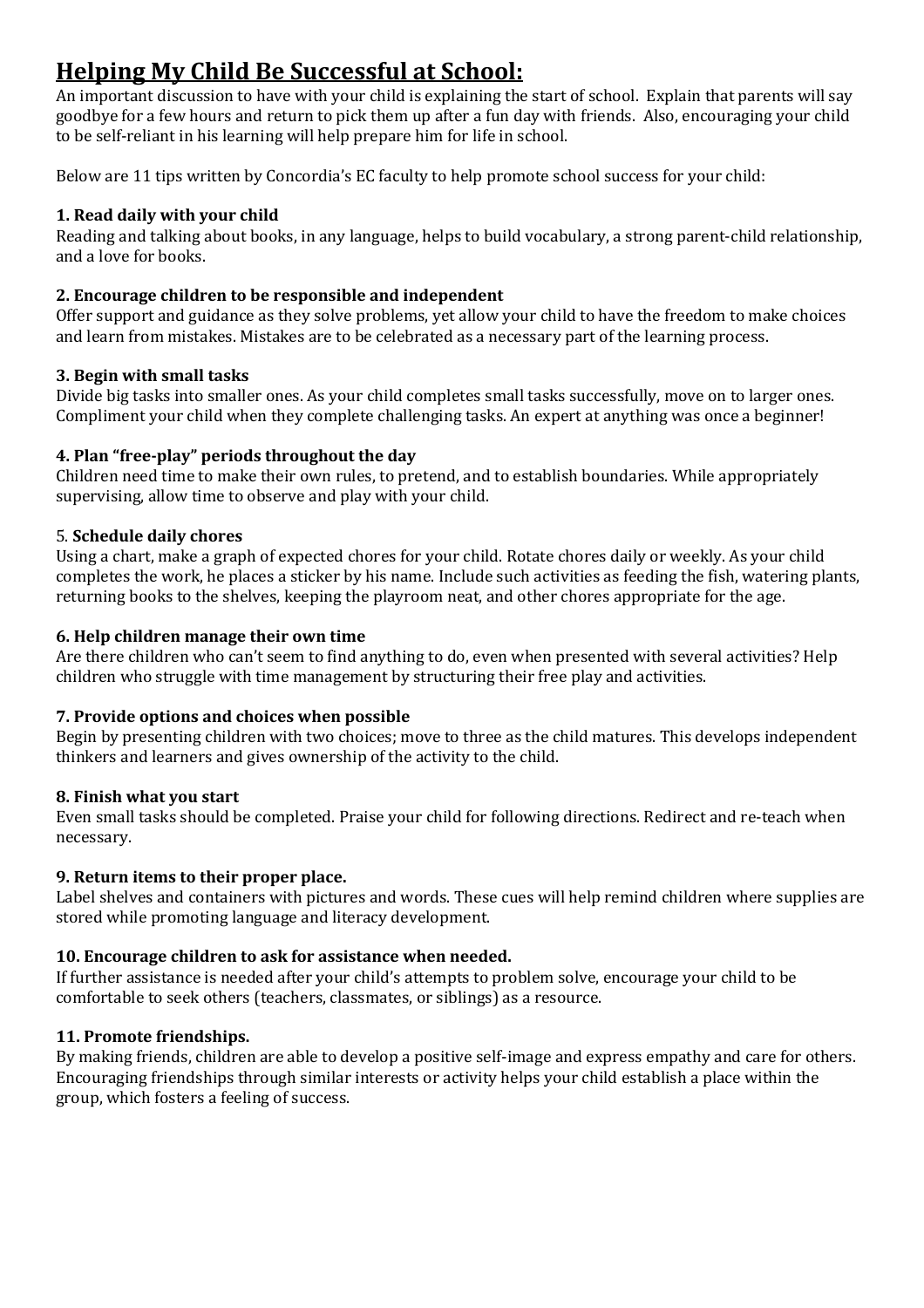## **如何帮助孩子在校园中获得成功?**

我们鼓励家长在孩子正式开启校园之旅前和他们一起讨论"什么是上学?"。家长们可以和孩子们说自己只是先 离开几个小时,他们可以在学校和小伙伴们先玩上一段时间,随后自己就会来接他们回家。平时注重培养学龄前 儿童的独立自主能力,可以为孩子的校园生活打下良好的基础。

以下是我校学前部的教师们针对帮助孩子们适应校园生活提出的 11 点建议:

#### **1. 每天陪孩子阅读**

用任何语言阅读交流书籍、帮助孩子建立词汇量、增进亲子关系,并培养孩子们爱读书的好习惯。

#### **2. 培养孩子的责任心和独立自主的能力**

当孩子在解决问题的时候,家长可以给予适当的支持与引导,并同时确保孩子拥有自由发挥的空间,让他 们在错误中学习。我们认为错误是学习过程中不可分割的一部分。

#### **3. 从小事做起**

把大任务分成几个个仟务。当孩子成功完成了小任务后,再鼓励他们接受更大的挑战。在孩子完成挑战性 任务后给予适时的赞赏。我们相信,九层之台起于累土,每一个孩子都能成为明日之星。

#### **4. 每天安排自由活动的时间**

孩子需要时间创建自己的王国。当孩子沉浸在自己的游戏中时,家长可以从旁观察,参与其中,同时提供 适当的监护。

#### **5. 安排日常家务**

家长可以为孩子制定一张每天/周家务表,内容可以包括喂鱼、为植物浇水、把书还到书架上、整理游戏 室等其它适合孩⼦年龄段的家务。当孩⼦做完⼀次家务时,让他在⾃⼰的名字下贴上贴纸。

### **6. 帮助孩子安排自己的时间**

大家有没有碰到这样的情况: 供孩子选择的活动虽然有很多, 但他们却不知道该做些什么? 这种情况下, 家长可以帮助孩子们安排自由玩耍和活动的时间。

#### **7. 尽可能让孩子自己做选择**

家长可以尝试先让孩子学会二选一,随着孩子的成长,再将选择增加至3种。这有助于培养孩子的自主意 识以及独立思考学习的能力。

#### **8. 做事要有始有终**

任务不分大小,只要开始就一定要完成。如果孩子听从教导完成了任务,家长就应该给予表扬。如有必 要,家长可以重复教导。

#### **9. 把物品放到适当的地方**

给架子和储物柜贴上图片或文字标签,帮助孩子学会分门别类放置物品。这些标签还有助于促进孩子语言 和识字能力的发展。

### **10. 鼓励孩子主动寻求帮助**

如果孩子在尝试之后无法独立解决问题,鼓励他/她主动向老师、同学或其他兄弟姐妹寻求帮助。

#### **11. 鼓励孩子多交朋友**

交朋友能增强孩子的自我认同感,也能让他们更懂得关爱他人。 鼓励孩子寻找具有相同兴趣爱好的朋友并 尝试融入集体, 这将有助于培养孩子的成就感。